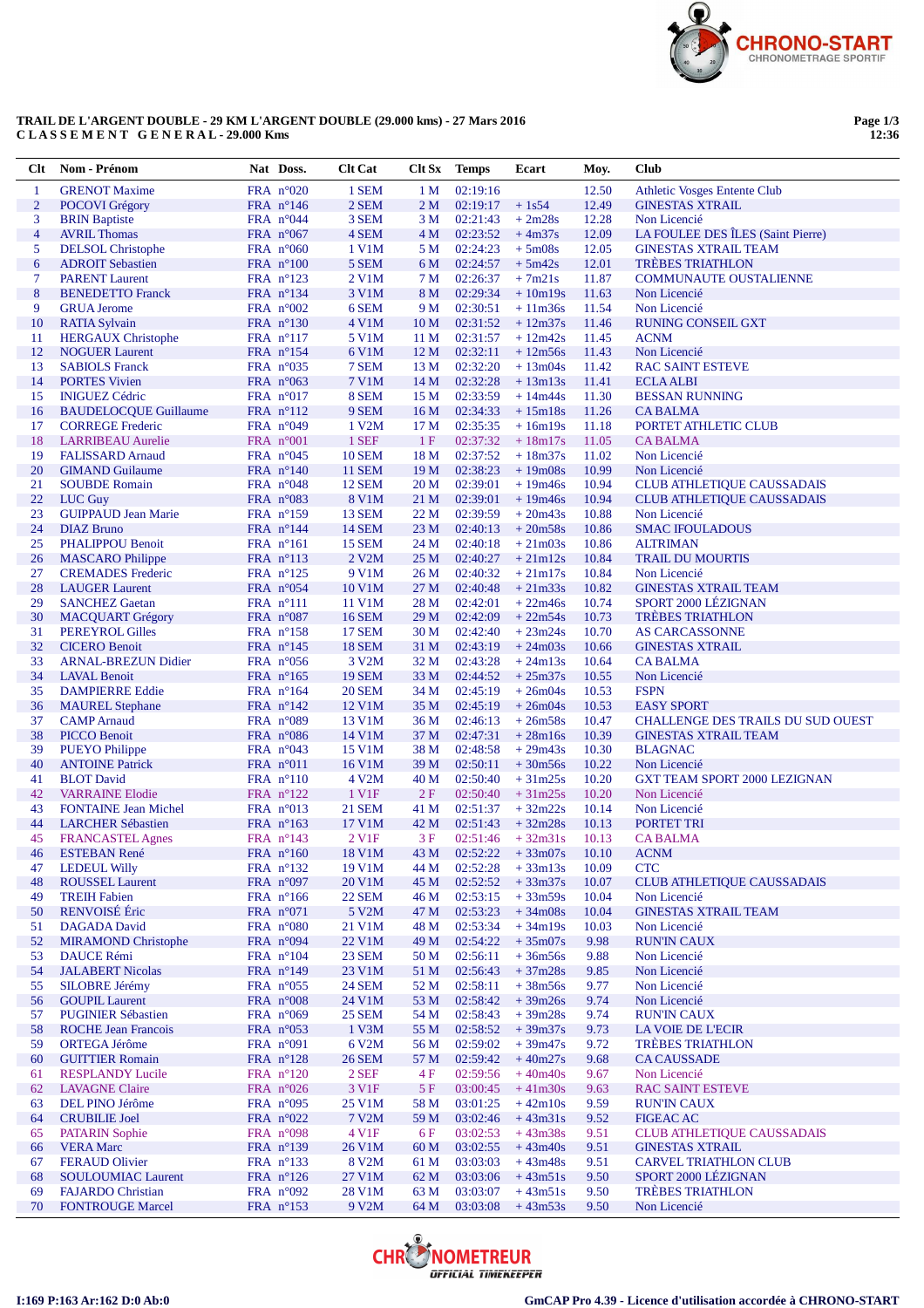

## TRAIL DE L'ARGENT DOUBLE - 29 KM L'ARGENT DOUBLE (29.000 kms) - 27 Mars 2016 CLASSEMENT GENERAL- 29.000 Kms

Page 2/3<br>12:36

| Clt        | Nom - Prénom                                      | Nat Doss.                                | <b>Clt Cat</b>         | Clt Sx                               | <b>Temps</b>         | Ecart                                  | Moy.         | <b>Club</b>                                  |
|------------|---------------------------------------------------|------------------------------------------|------------------------|--------------------------------------|----------------------|----------------------------------------|--------------|----------------------------------------------|
| 71         | <b>BES</b> Philippe                               | FRA n°138                                | 29 V1M                 | 65 M                                 | 03:03:12             | $+43m57s$                              | 9.50         | <b>GTX 011027</b>                            |
| 72         | <b>FOURNIAUDOU Bruno</b>                          | FRA $n^{\circ}018$                       | 30 V1M                 | 66 M                                 | 03:03:14             | $+43m59s$                              | 9.50         | Non Licencié                                 |
| 73         | <b>GIL Yohan</b>                                  | FRA $n^{\circ}021$                       | <b>27 SEM</b>          | 67 M                                 | 03:03:24             | $+44m09s$                              | 9.49         | Non Licencié                                 |
| 74         | <b>MIRAVETTE François</b>                         | FRA $n^{\circ}136$                       | 2 V3M                  | 68 M                                 | 03:04:11             | $+44m56s$                              | 9.45         | <b>ACFC</b>                                  |
| 75         | <b>SAINTE ROMANE Marcel</b>                       | FRA $n^{\circ}075$                       | 3 V3M                  | 69 M                                 | 03:04:35             | $+45m20s$                              | 9.43         | Non Licencié                                 |
| 76         | <b>KASPER Lionel</b>                              | FRA $n^{\circ}065$                       | 31 V1M<br>10 V2M       | 70 M                                 | 03:04:41             | $+45m26s$                              | 9.42<br>9.39 | 3RPIMa                                       |
| 77<br>78   | <b>CALS Roger</b><br><b>THIRIEZ Camille</b>       | FRA $n^{\circ}074$<br>FRA $n^{\circ}084$ | 3 SEF                  | 71 M<br>7F                           | 03:05:16<br>03:05:18 | $+46m01s$<br>$+46m03s$                 | 9.39         | <b>CAROUX X TRAIL</b><br>Non Licencié        |
| 79         | <b>ASENSIO Pascal</b>                             | FRA $n°099$                              | 32 V1M                 | 72 M                                 | 03:05:25             | $+46m10s$                              | 9.38         | <b>RUN'IN CAUX</b>                           |
| 80         | <b>ROBERT Wilfrid</b>                             | FRA $n^{\circ}062$                       | 33 V1M                 | 73 M                                 | 03:05:57             | $+46m42s$                              | 9.36         | Non Licencié                                 |
| 81         | <b>ANTHONIOZ Fabrice</b>                          | FRA $n^{\circ}150$                       | 34 V1M                 | 74 M                                 | 03:06:28             | $+47m13s$                              | 9.33         | <b>RUN IN CAUX</b>                           |
| 82         | <b>VINCENT Charles-Olivier</b>                    | FRA n°121                                | <b>28 SEM</b>          | 75 M                                 | 03:07:38             | $+48m23s$                              | 9.27         | <b>CAHORS TRAIL</b>                          |
| 83         | <b>FERNANDEZ José</b>                             | FRA $n^{\circ}$ 135                      | 35 V1M                 | 76 M                                 | 03:07:43             | $+48m28s$                              | 9.27         | PATATRAIL LUCHON                             |
| 84         | <b>BRANDIBAS Daniel</b>                           | FRA $n^{\circ}050$                       | 11 V2M                 | 77 M                                 | 03:08:34             | $+49m19s$                              | 9.23         | jogging club seyssois                        |
| 85         | <b>BELLON</b> Daniel                              | FRA $n^{\circ}118$                       | 12 V <sub>2</sub> M    | 78 M                                 | 03:09:00             | $+49m45s$                              | 9.21         | <b>CABALMA</b>                               |
| 86         | <b>ROUGEYRES Alain</b>                            | FRA $n^{\circ}082$                       | 13 V2M                 | 79 M                                 | 03:09:24             | $+50m09s$                              | 9.19         | <b>CAC</b>                                   |
| 87         | <b>JOSSE</b> Frederick                            | FRA $n^{\circ}151$                       | <b>29 SEM</b>          | 80 M                                 | 03:09:25             | $+50m10s$                              | 9.19         | Non Licencié                                 |
| 88<br>89   | <b>JALABERT</b> Cedric<br><b>CROUZAL Stefanie</b> | FRA $n^{\circ}148$<br>FRA $n^{\circ}003$ | <b>30 SEM</b><br>5 V1F | 81 M<br><b>8F</b>                    | 03:10:05<br>03:10:42 | $+50m50s$<br>$+51m27s$                 | 9.15<br>9.12 | Non Licencié<br><b>LOS MOUSSANOTS</b>        |
| 90         | <b>MARTY Thierry</b>                              | FRA $n^{\circ}042$                       | 36 V1M                 | 82 M                                 | 03:10:44             | $+51m28s$                              | 9.12         | <b>GINESTAS XTRAIL TEAM</b>                  |
| 91         | PAPINESCHI Jean                                   | FRA $n^{\circ}096$                       | 37 V1M                 | 83 M                                 | 03:10:50             | $+51m35s$                              | 9.12         | Non Licencié                                 |
| 92         | <b>HALLENAUT Geoffroy</b>                         | FRA $n^{\circ}037$                       | 38 V1M                 | 84 M                                 | 03:12:02             | $+52m47s$                              | 9.06         | <b>RAC SAINT ESTEVE</b>                      |
| 93         | <b>SUILHARD Thierry</b>                           | FRA $n^{\circ}078$                       | 14 V2M                 | 85 M                                 | 03:13:27             | $+54m12s$                              | 9.00         | Non Licencié                                 |
| 94         | <b>KHALFALLAH Marwane</b>                         | FRA n°059                                | 39 V1M                 | 86 M                                 | 03:14:07             | $+54m51s$                              | 8.96         | Non Licencié                                 |
| 95         | <b>AYME Olivier</b>                               | FRA $n^{\circ}109$                       | 40 V1M                 | 87 M                                 | 03:14:31             | $+55$ m $16s$                          | 8.95         | Non Licencié                                 |
| 96         | <b>RODRIGUEZ Damien</b>                           | FRA $n^{\circ}047$                       | <b>31 SEM</b>          | 88 M                                 | 03:14:41             | $+55m26s$                              | 8.94         | Non Licencié                                 |
| 97         | <b>BELLINI</b> Thomas                             | FRA $n^{\circ}167$                       | 41 V1M                 | 89 M                                 | 03:15:26             | $+56m11s$                              | 8.90         | Non Licencié                                 |
| 98         | <b>ADAM</b> Gwenola                               | FRA $n^{\circ}033$                       | 6 V1F                  | 9F                                   | 03:15:40             | $+56m25s$                              | 8.89         | <b>RAC SAINT ESTEVE</b>                      |
| 99         | <b>FRAPPE Benedicte</b>                           | FRA n°039                                | 7 V1F                  | 10F                                  | 03:15:41             | $+56m25s$                              | 8.89         | <b>RAC SAINT ESTEVE</b>                      |
| 100<br>101 | <b>GEA</b> Frederic<br><b>MOTARD Michel</b>       | FRA $n^{\circ}124$<br>FRA $n^{\circ}108$ | 42 V1M<br>43 V1M       | 90 M<br>91 M                         | 03:15:42<br>03:15:48 | $+56m27s$<br>$+56m33s$                 | 8.89<br>8.89 | Non Licencié<br>Non Licencié                 |
| 102        | <b>PECH Alexis</b>                                | FRA $n^{\circ}016$                       | <b>32 SEM</b>          | 92 M                                 | 03:16:46             | $+57m31s$                              | 8.84         | Non Licencié                                 |
| 103        | <b>FABRIES</b> Christian                          | FRA $n^{\circ}012$                       | 4 V3M                  | 93 M                                 | 03:17:46             | $+58m31s$                              | 8.80         | Non Licencié                                 |
| 104        | <b>CAMBOU Christian</b>                           | FRA $n^{\circ}141$                       | 44 V1M                 | 94 M                                 | 03:18:05             | $+58m50s$                              | 8.78         | <b>GINESTAS XTRAIL</b>                       |
| 105        | DE CARVALHO Georges                               | FRA $n^{\circ}103$                       | 45 V1M                 | 95 M                                 | 03:18:26             | $+59m11s$                              | 8.77         | <b>GINESTAS XTRAIL TEAM</b>                  |
| 106        | <b>MILLER Rodolphita</b>                          | FRA $n°009$                              | <b>8 V1F</b>           | 11F                                  | 03:18:30             | $+59m15s$                              | 8.77         | Non Licencié                                 |
| 107        | <b>REGNIER Sandra</b>                             | FRA $n^{\circ}090$                       | 4 SEF                  | 12F                                  | 03:18:31             | $+59m16s$                              | 8.77         | Non Licencié                                 |
| 108        | <b>MUCCHIUTTI Eric</b>                            | FRA $n^{\circ}119$                       | 46 V1M                 | 96 M                                 | 03:19:03             | $+59m48s$                              | 8.74         | Non Licencié                                 |
| 109        | <b>VALETTE David</b>                              | FRA $n^{\circ}066$                       | 47 V1M                 | 97 M                                 | 03:19:25             | $+60m10s$                              | 8.73         | <b>JSL LEZIGNAN CORBIERES</b>                |
| 110        | <b>GRUET</b> Laurent                              | FRA n°010                                | 48 V1M                 | 98 M                                 | 03:21:50             | $+62m35s$                              | 8.62         | Non Licencié                                 |
| 111<br>112 | <b>LECOUFFE Ludovic</b><br><b>WIEGERT Marie</b>   | FRA $n^{\circ}106$<br>FRA $n^{\circ}105$ | 33 SEM<br>5 SEF        | 99 M<br>13F                          | 03:22:09<br>03:22:16 | $+62m53s$<br>$+63 \text{m}00 \text{s}$ | 8.61<br>8.60 | Non Licencié<br><b>TEAM PATATRAIL LUCHON</b> |
| 113        | <b>BEAUMELOU Jerome</b>                           | FRA $n^{\circ}023$                       | 49 V1M                 | 100 <sub>M</sub>                     | 03:22:41             | $+63m26s$                              | 8.59         | Non Licencié                                 |
| 114        | <b>FRAPPE Stanislas</b>                           | FRA $n^{\circ}038$                       | 50 V1M                 | 101 <sub>M</sub>                     | 03:23:31             | $+64m16s$                              | 8.55         | <b>RAC SAINT ESTEVE</b>                      |
| 115        | <b>PICHERY Marc</b>                               | FRA $n^{\circ}107$                       | 51 V1M                 | 102 <sub>M</sub>                     | 03:23:32             | $+64m17s$                              | 8.55         | Non Licencié                                 |
| 116        | <b>FAIVRE</b> Stéphane                            | FRA $n^{\circ}115$                       | <b>34 SEM</b>          | 103 M                                | 03:23:44             | $+64m28s$                              | 8.54         | Non Licencié                                 |
|            | 117 DIVEUX Thierry                                | FRA n°073                                | 52 V1M                 | 104 <sub>M</sub>                     | 03:23:50             | $+64m35s$                              | 8.54         | Non Licencié                                 |
| 118        | <b>CLEMENT Vianney</b>                            | FRA n°081                                | 53 V1M                 | 105 <sub>M</sub>                     | 03:24:11             | $+64m56s$                              | 8.52         | <b>ACFC</b>                                  |
| 119        | <b>ARSAL Philippe</b>                             | FRA n°030                                | <b>35 SEM</b>          | 106 <sub>M</sub>                     | 03:24:31             | $+65m15s$                              | 8.51         | Non Licencié                                 |
| 120        | PRADEL Jean Luc                                   | FRA n°031                                | 15 V2M                 | $107\,\rm M$                         | 03:24:36             | $+65m21s$                              | 8.50         | <b>RAC SAINT ESTEVE</b>                      |
| 121        | <b>CASTRO</b> Ghislaine<br><b>RIVIERE Olivier</b> | FRA n°114<br>FRA n°155                   | 9 V <sub>1F</sub>      | 14F                                  | 03:25:04             | $+65m48s$                              | 8.49         | <b>TRAIL DU MOURTIS</b>                      |
| 122<br>123 | <b>FERRAT Cécile</b>                              | FRA $n^{\circ}004$                       | 54 V1M<br>6 SEF        | 108 <sub>M</sub><br>15 F             | 03:26:39<br>03:27:36 | $+67m24s$<br>$+68m21s$                 | 8.42<br>8.38 | Non Licencié<br>Non Licencié                 |
| 124        | <b>PESTRE Christian</b>                           | FRA n°014                                | 55 V1M                 | 109 <sub>M</sub>                     | 03:28:32             | $+69m17s$                              | 8.34         | Non Licencié                                 |
| 125        | <b>RODRIGUES Mickael</b>                          | FRA $n^{\circ}007$                       | <b>36 SEM</b>          | 110 <sub>M</sub>                     | 03:29:39             | $+70m24s$                              | 8.30         | Non Licencié                                 |
| 126        | <b>BASTY Alain</b>                                | FRA n°041                                | 5 V3M                  | 111 M                                | 03:30:28             | $+71m13s$                              | 8.27         | <b>ASPTT TOULOUSE</b>                        |
| 127        | <b>JERDON</b> Gilles                              | FRA $n^{\circ}046$                       | 16 V2M                 | 112M                                 | 03:30:30             | $+71m15s$                              | 8.27         | Non Licencié                                 |
| 128        | <b>FERRAT Bernard</b>                             | FRA $n^{\circ}129$                       | 6 V3M                  | 113M                                 | 03:31:25             | $+72m10s$                              | 8.23         | <b>CN GARDECHOIS</b>                         |
| 129        | <b>YON Philippe</b>                               | FRA $n^{\circ}162$                       | 17 V2M                 | 114M                                 | 03:31:38             | $+72m23s$                              | 8.22         | Non Licencié                                 |
| 130        | <b>DIDIA</b> Patrice                              | FRA $n^{\circ}036$                       | 18 V2M                 | 115M                                 | 03:32:09             | $+72m54s$                              | 8.20         | <b>RAC SAINT ESTEVE</b>                      |
| 131        | PAYRAUDEAU Cedric                                 | FRA n°079                                | 56 V1M                 | 116M                                 | 03:32:55             | $+73m40s$                              | 8.17         | Non Licencié                                 |
| 132        | <b>PIAGET Jean-David</b>                          | FRA $n^{\circ}093$                       | 57 V1M                 | 117 <sub>M</sub>                     | 03:34:27             | $+75m12s$                              | 8.11         | Non Licencié                                 |
| 133<br>134 | <b>MILOT</b> Christophe<br><b>DURAND Didier</b>   | FRA $n^{\circ}085$<br>FRA n°006          | 58 V1M<br>19 V2M       | 118 <sub>M</sub><br>119 <sub>M</sub> | 03:34:27<br>03:34:31 | $+75m12s$<br>$+75m15s$                 | 8.11<br>8.11 | Non Licencié<br><b>FOULEE BEAUZELLOISE</b>   |
| 135        | <b>INGLES</b> Christelle                          | FRA $n^{\circ}040$                       | 10 V1F                 | 16F                                  | 03:36:07             | $+76m52s$                              | 8.05         | <b>RAC SAINT ESTEVE</b>                      |
| 136        | <b>BOISOT Marcel</b>                              | FRA $n^{\circ}147$                       | 1 V <sub>4</sub> M     | 120 M                                | 03:36:12             | $+76m57s$                              | 8.05         | LES POUMPILS DU CABARDES                     |
| 137        | <b>RAYNAUD Valérie</b>                            | FRA $n^{\circ}156$                       | 1 V <sub>2F</sub>      | 17F                                  | 03:39:46             | $+80m30s$                              | 7.92         | <b>BIBI TEAM</b>                             |
| 138        | <b>AULAGNER Gilles</b>                            | FRA n°157                                | 20 V2M                 | 121 M                                | 03:39:46             | $+80m31s$                              | 7.92         | <b>RUNNING 66</b>                            |
| 139        | <b>DEMONCHEAUX Jerome</b>                         | FRA $n^{\circ}064$                       | 59 V1M                 | 122 M                                | 03:40:14             | $+80m59s$                              | 7.90         | <b>ACPA</b>                                  |
| 140        | <b>VELLA Pascale</b>                              | FRA n°027                                | 11 V1F                 | 18F                                  | 03:43:20             | $+84m05s$                              | 7.79         | <b>RAC SAINT ESTEVE</b>                      |